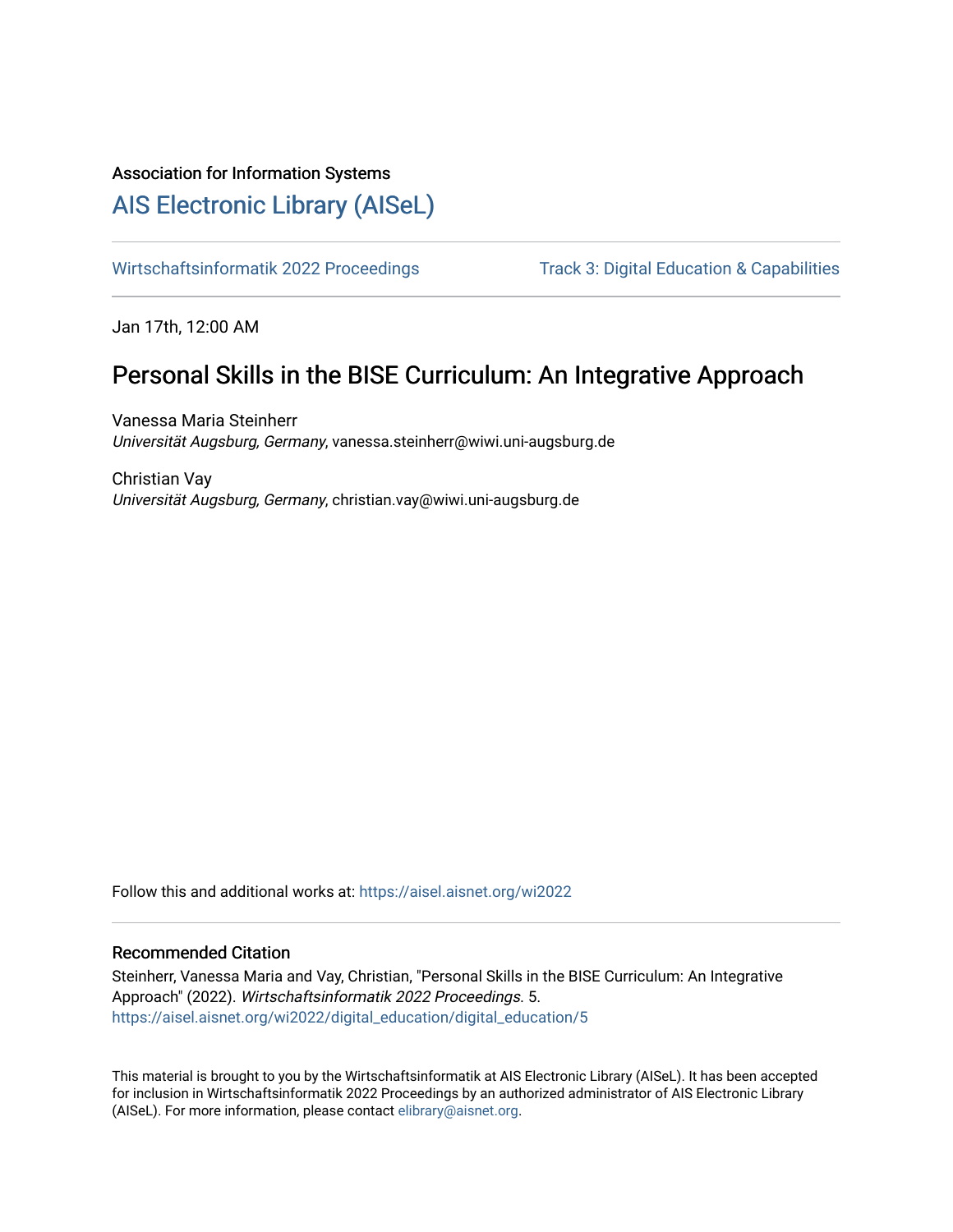### Personal Skills in the BISE Curriculum: An Integrative Approach

Vanessa Maria Steinherr<sup>1</sup>, Christian Vay<sup>1</sup>

<sup>1</sup> University Augsburg, Augsburg, Germany {vanessa.steinherr,christian.vay}@wiwi.uni-augsburg.de

Abstract. In an increasingly complex and dynamic world, young executives need certain soft skills to be forearmed for the challenges of their job. The need for training of these personal skills in higher education is recognized among the business and information systems engineering (BISE) society. Yet, existing approaches often integrate the development of soft skills implicitly, usually without quantitively measuring the impact on students. However, an initial literature review identified a demand for an explicit and systematic integration of personal skills in basic lectures. We present an approach that systematically integrates the training of personal skills in a basic BISE lecture for first-semester students. To exemplify this approach, we describe the integration of the selfleadership strategy self-observation in a lecture on process modeling. Our research project follows the Design Science Research methodology. The outlook previews the completion of the first design cycle by describing the planned evaluation and further research ideas.

Keywords: Soft skills, personal skills, integrative approach, BISE curriculum.

#### 1 Introduction

Soft skills are crucial for business and information systems engineering (BISE) students to become successful young executives in an increasingly complex business environment [1] and employers strongly expect skills related to a positive attitude, selfmotivation, and self-direction [2, 3]. The need for soft skill development in higher education is well known in the BISE domain and worldwide discussions regarding the lack of soft skill training amongst graduates are going on for decades [4]. For Germanspeaking countries, the "Wissenschaftliche Kommission Wirtschaftsinformatik" (WKWI) and the "Gesellschaft für Informatik" (GI) formulated guidelines for BISE education, including relevant personal skills [5]. Currently, lectures or seminars typically foster soft skills implicitly [4]. Explicitly, soft skills are mostly offered as voluntary add-on courses for small groups of students [6]. These offers are often not well-attended by business students [7] and taught content might not be learned sustainably [8]. Furthermore, the soft skill development is inhibited by students' focus on subject-oriented content, a large number of students in one classroom, and lecturers' limited time to cover the syllabus content [9, 10]. As a result, the gap between the actual soft skill level of graduates and the soft skill level expected by employers is increasing

17th International Conference on Wirtschaftsinformatik, February 2022, Nürnberg, Germany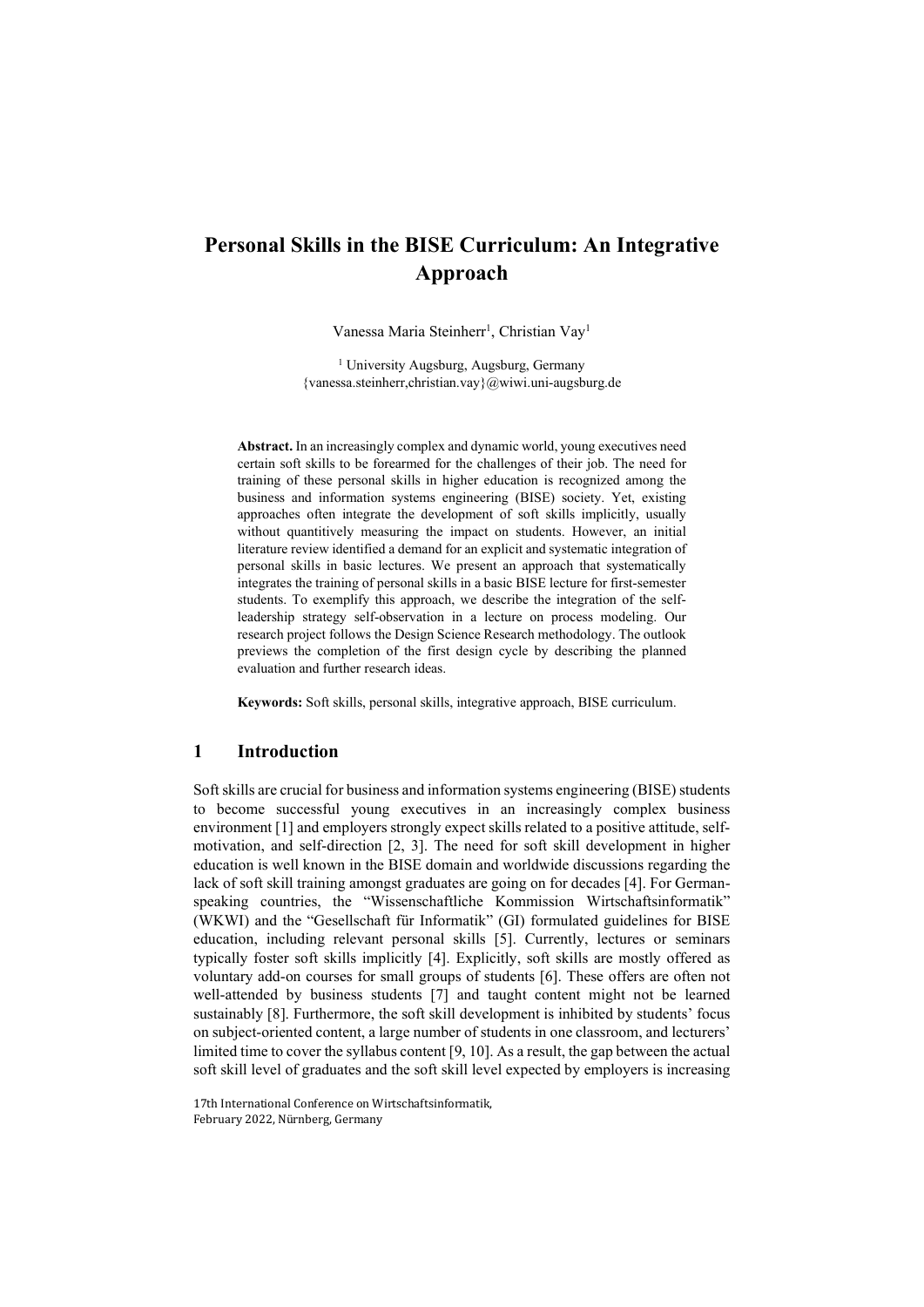[2, 11, 12]. Integrative teaching approaches within basic BISE lectures could counteract these problems [4, 13]. Basic lectures, which are a mandatory part of the study program, have the advantage of providing a reliable platform to reach students. In particular, BISE methods, which are rather abstract and often relevant for exams (e.g., EPC modeling), could serve as a "carrier" for soft skill integration. To build on insights of existing approaches and to identify already defined requirements, we conducted an initial systematic literature review. Based on the results, we suggest a "2 in 1" concept fostering relevant soft skills more explicitly in a first-semester BISE lecture. To take up the need for a systematic approach, we use an established framework in the soft skill context: Self-leadership (SL). SL addresses relevant personal skills as it enables people to gain the needed self-direction and self-motivation to perform [14]. As a theoretically grounded concept, validated questionnaires to measure effects are available [15]. Our integrative approach enriches subject-specific lectures with soft-skill content in form of interactive videos. These videos deepen students' subject-specific knowledge by using typical BISE methods within a SL context. Based on the findings that students' active role [16] and reflection periods [17] are beneficial in soft skills training, we identified the experiential learning theory [18] as a pedagogically valuable framework for structuring the videos.

The superordinated research question of this Design Science Research (DSR) project is: To what extent can SL skills be fostered through targeted integration into subjectspecific content within a basic BISE lecture? This research in progress contribution describes the artifact developed within the first design cycle according to Hevner [19]. The overall goal is to implement and test the approach in an BISE lecture. The focus of this paper is on an initial learning unit integrating self-observation into a lecture addressing process modeling. The planned evaluation is described in the outlook.

#### 2 Theoretical Background and Literature Review

The GI and WKWI published the "Guidelines for Education in BISE at Tertiary Institutions" [5]. These guidelines highlight certain skills, specified as subject-specific skills, social skills, and personal skills: Subject-specific skills comprise "concepts and methods that enable students to analyze, design, implement, operate, and use information systems" [5], for example, process modeling (e.g., BPMN or EPC [20]). Social skills include cooperation and communication skills. These are typically addressed in seminars (e.g., through presentation tasks) [21] and not the focus of this paper. Personal skills include learning skills, the ability to reflect autonomously on work experiences, and to adjust behavior accordingly [2, 5].

With the objective of analyzing the knowledge base on integrative approaches to soft skills development in higher education, we conducted a systematic literature review. Following vom Brooke et. al. [22], we searched sequentially in three databases and identified representative literature using the keyword search (("higher education" or universit\*) AND ("soft skill\*" or "personal skill\*" or "self-leadership") AND ("integra\*)). It results in a total of 154 articles (EBSCOhost 46; IEEExplore 88; AISel 20).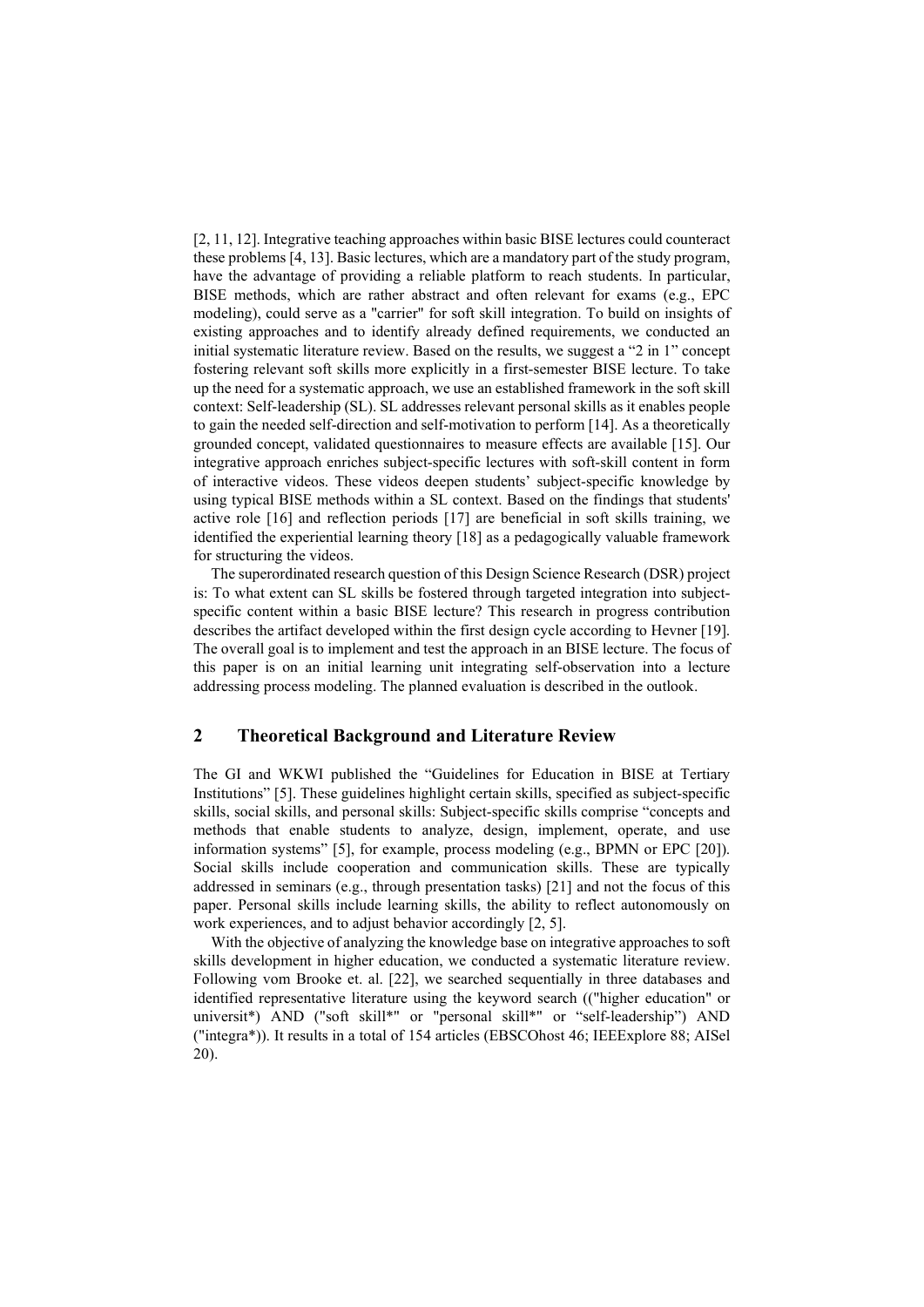In general, BISE lectures and students value the training of soft skills [7, 23, 24]. Overall, the literature review identified the need for an integrative [2, 25], systematic and measurable [7, 13, 25], and explicitly addressed [2, 24, 25] approach which starts at the beginning of university studies [26, 27]. Students should actively take part in the learning process [16, 28], for example, by integrating experiential learning elements [13] with authentic activities [29] in simulated environments [30]. None of the examined 154 articles incorporated all identified needs. So far, soft skill training is often integrated through seminars and concepts like problem-based [e.g., 21, 31, 32] or project-based learning [e.g., 33, 34]. Furthermore, soft skills are mostly integrated implicitly [e.g., 35, 36]. However, for effective development, soft skills should be explicitly mentioned as learning objectives [2]. To ensure improvement and accountability to curriculum objectives, it is important to articulate and systematically measure soft skills [13]. Our approach aims to address the identified needs:

To take up the demand to measure the effects quantitatively [13], the concept of SL is used as it addresses skills related to a positive attitude, self-motivation, and selfdirection [2, 37]. SL includes a set of strategies to increase personal effectiveness and performance [38]. These strategies are related to behavior, natural rewards, and constructive thought patterns. Behavioral strategies contain self-observation, self-goal setting, self-rewarding, self-punishment, and self-cueing [37]. These strategies are designed to facilitate desirable behavior [38]. For this research in progress contribution, we concentrate on the behavioral strategy self-observation. Self-observation allows identifying potentially unsatisfying conditions, by recognizing the current situation and making it comparable with the desired state [39].

To take up the demand for students to be in an active role [7, 16], we implement interactive videos, that enable students to experience training scenarios individually. The videos incorporate the experiential learning theory [18]. This theory contains four steps [18]. The following activities specify these steps [40]: 1) concrete experience: learners are in an active role, have responsibility for the process, and react spontaneously. 2) reflective observation: learners reflect on their experience alone or with others and foster a metacognitive perspective. 3) abstract conceptualization: learners transfer context-specific experience to abstract and contextual-indifferent levels. 4) active experimentation: learners need to test the results of the abstract conceptualization against new experiences [18, 40].

The result of our literature review indicates that the way we integrate soft skills into subject-specific skills is new and innovative, as no similar approach was identified.

#### 3 Integrative Approach to Foster Self-Observation

The artifact of this contribution is an interactive video that integrates self-observation into the topic process modeling. These topics are combined, due to their common aim to analyze procedures and reveal their weaknesses. The video is embedded in a BISE lecture following the flipped classroom concept, where initial knowledge transfer is enabled through self-study material [41]. In the following synchronous active plenum, students apply and test their knowledge. Students need around 30 minutes to complete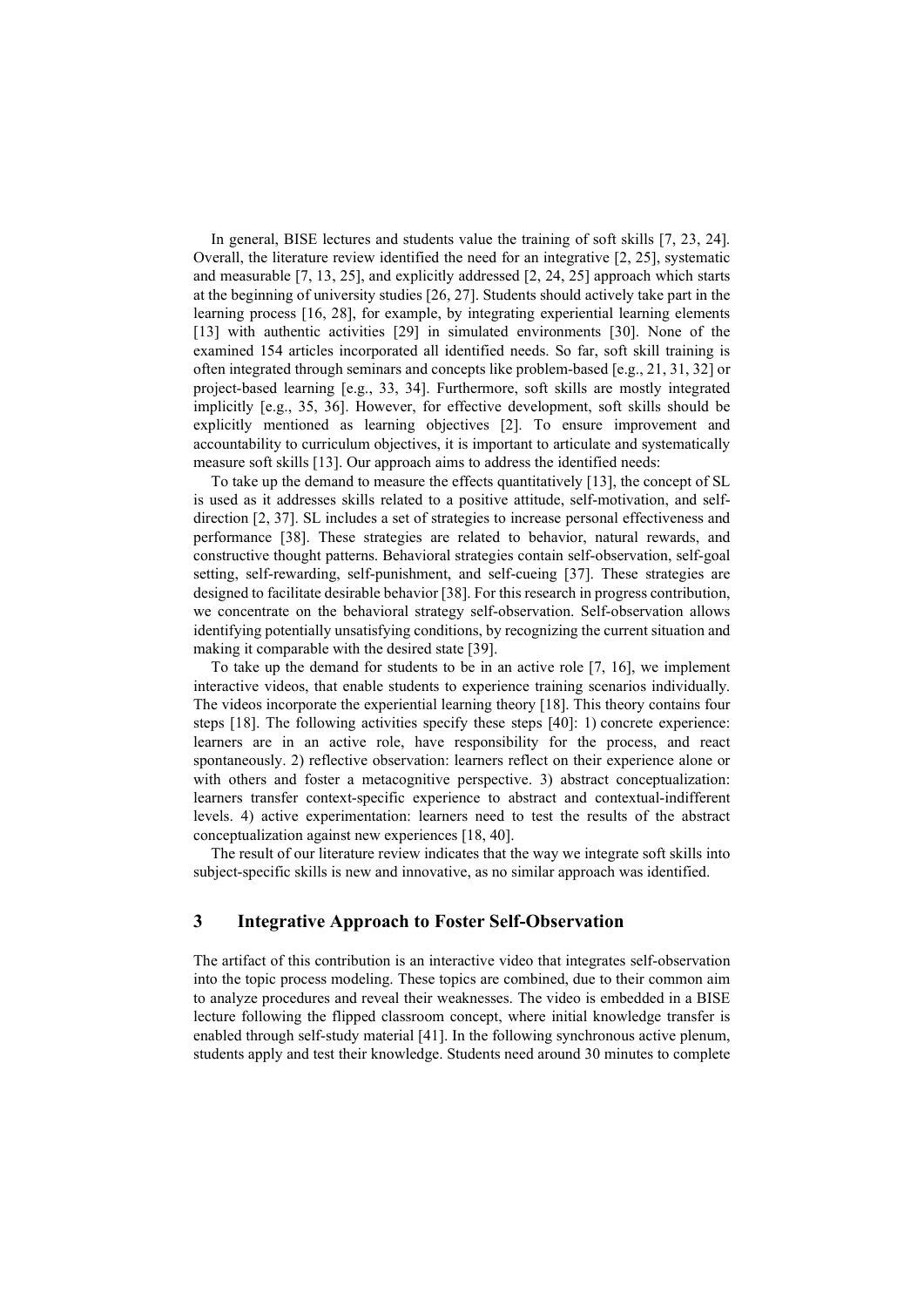the interactive video and its corresponding tasks. Our integrative approach follows the four steps of the experiential learning theory:

The first step is to create a concrete experience through a virtual learning scenario. Following the requirements of the experiential learning theory, the interactive video offers students the possibility to make individual decisions about the course of the video, creating the base for a self-observation experience [18, 40]. The starting scene presents a student's desk in a first-person perspective (Figure 1) depicting a realistic learning scenario. It shows a computer with the open website of the university's learning management system, in particular a self-study video explaining EPC notation. Here, students can choose to start the video for self-study or use the smartphone virtually.



Figure 1. Starting Screen of the Interactive Video

During this first step, the students are given multiple decision options. Depending on students' selected paths, the duration of the interactive video differs (3-6 min). The most efficient way to complete the first step of the interactive video is to choose the option to eliminate possible distractions and then start the self-learning video that explains the EPC notation. Other paths include checking messages and continuing to use the smartphone for distractive actions. These options prolong the duration. At the end of the first step, students are confronted with the time it took them to complete the task and the amount of time it took to complete it in the most efficient way.

In the second step, the interactive video guides students to the reflective observation [18, 40]. A split-screen video provides a progress comparison created from all possible decision paths (Figure 2). It allows students to observe their decisions made in the first step and compare them to alternative paths. To illustrate the different paths, an EPC excerpt depicts the progress during the first step of the interactive video. In this way, the notation of the modeling language is repeated as well.



Figure 2. Abstract Conceptualization during the Interactive Video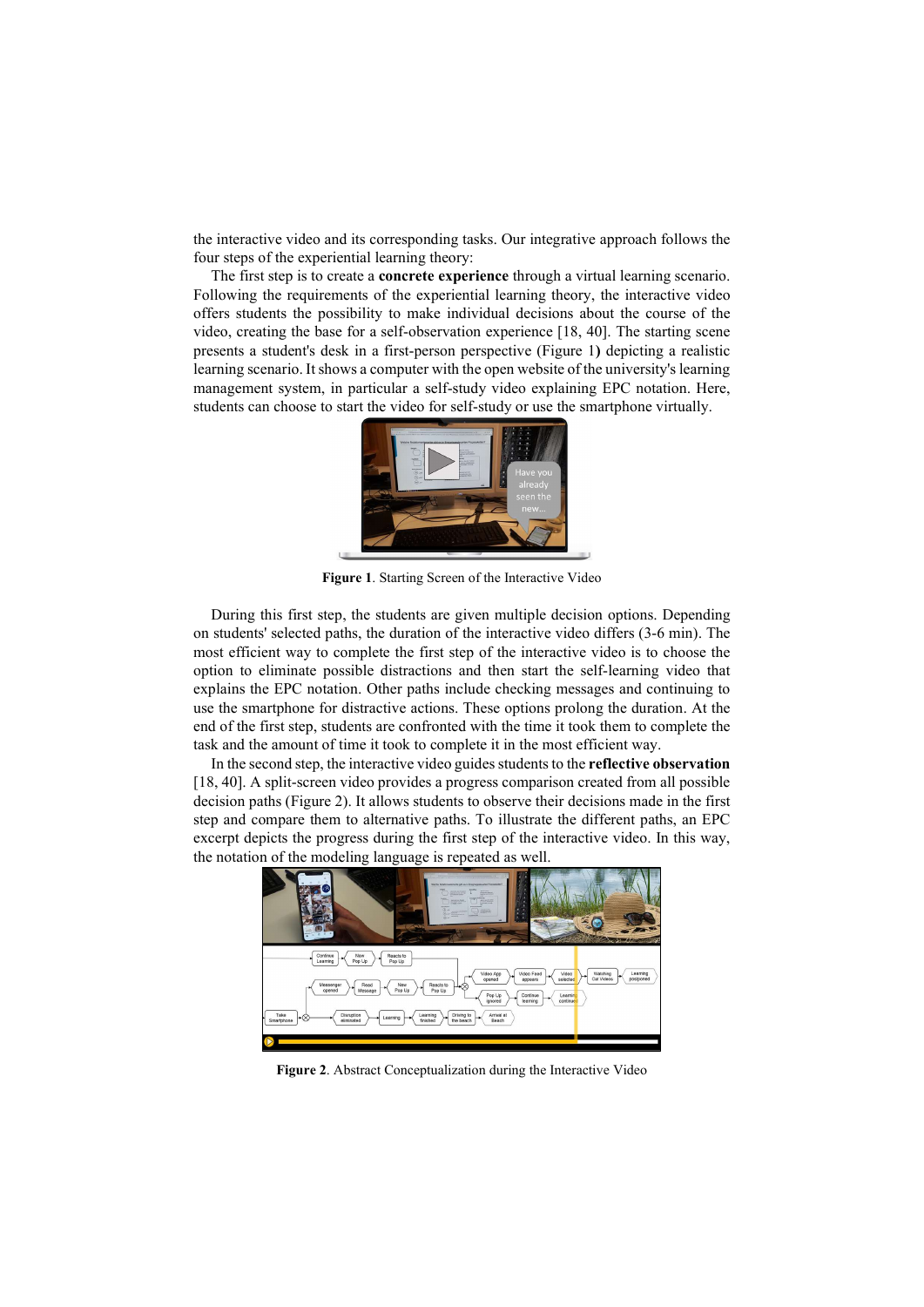The third step is the abstract conceptualization, where reflective questions guide students to review their experience on an abstract, context-indifferent level [18, 40]. Questions are: Why is it important to observe your activities? How could you implement your findings in other aspects/activities of your life? This step also illustrates links between self-observation and organizational process documentation, as both enable to identify ineffective resource management. The students are invited to document their answers in the lecture forum, to provide lecturers and their fellow students the possibility to give feedback on their reflections and to learn from other reflective thoughts.

The last step is the active experimentation, where students are encouraged to make new experiences [18, 40]. A call-to-action invites them to transfer their findings from the previous step to other actions or routines in their daily life. The goal is to document personal processes and to analyze them regarding possible inefficiencies. It is suggested that students try to document their routines with the EPC notation, but they are also free to use another notation. The overall goal is to give food for thought on self-observation possibilities to improve routines and reduce potential inefficiencies.

#### 4 Outlook

In this paper, we focused on the SL strategy self-observation that is integrated into a lecture unit addressing process modeling. Within the first design cycle of our DSR project, we plan to integrate all behavioral SL strategies into the addressed BISE lecture, combining the following topics in interactive videos: project-management methods and self-goal setting; process models and self-rewarding / -punishing; data management models and self-cueing. The videos are implemented as H5P modules and will be published as open educational resources.

The effectiveness of our approach will be evaluated in the winter semester of 2021/22, where we expect 70 students to participate. The revised SL questionnaire [15] will be used to collect quantitative data. Additional open-ended questions will provide students the opportunity to add qualitative feedback. Data will be collected at the beginning and the end of the semester. The goal is to identify significant changes in students' use of SL strategies and discover potential long-term effects. While we understand the integration of personal skills into subject-specific skill training as a valuable addition to the current BISE curriculum, we do not intend it to replace traditional soft skill courses. The aim is rather to make the previously implicit training of personal skills during BISE education more targeted and efficient. So far, our approach focuses on behavioral SL strategies. In future DSR iterations, we plan to integrate constructive thought patterns and natural reward strategies in a holistic teaching approach incorporating findings of the evaluation.

The importance of soft skill training is not limited to BISE students only, but essential in various disciplines [3, 42]. Therefore, our research addresses the overarching goal to investigate the suitability of 1) subject-specific methods serving as "carrier" for soft skill content 2) interactive videos to foster soft skills. These general findings can provide a foundation for integrative approaches in other disciplines (e.g., economics).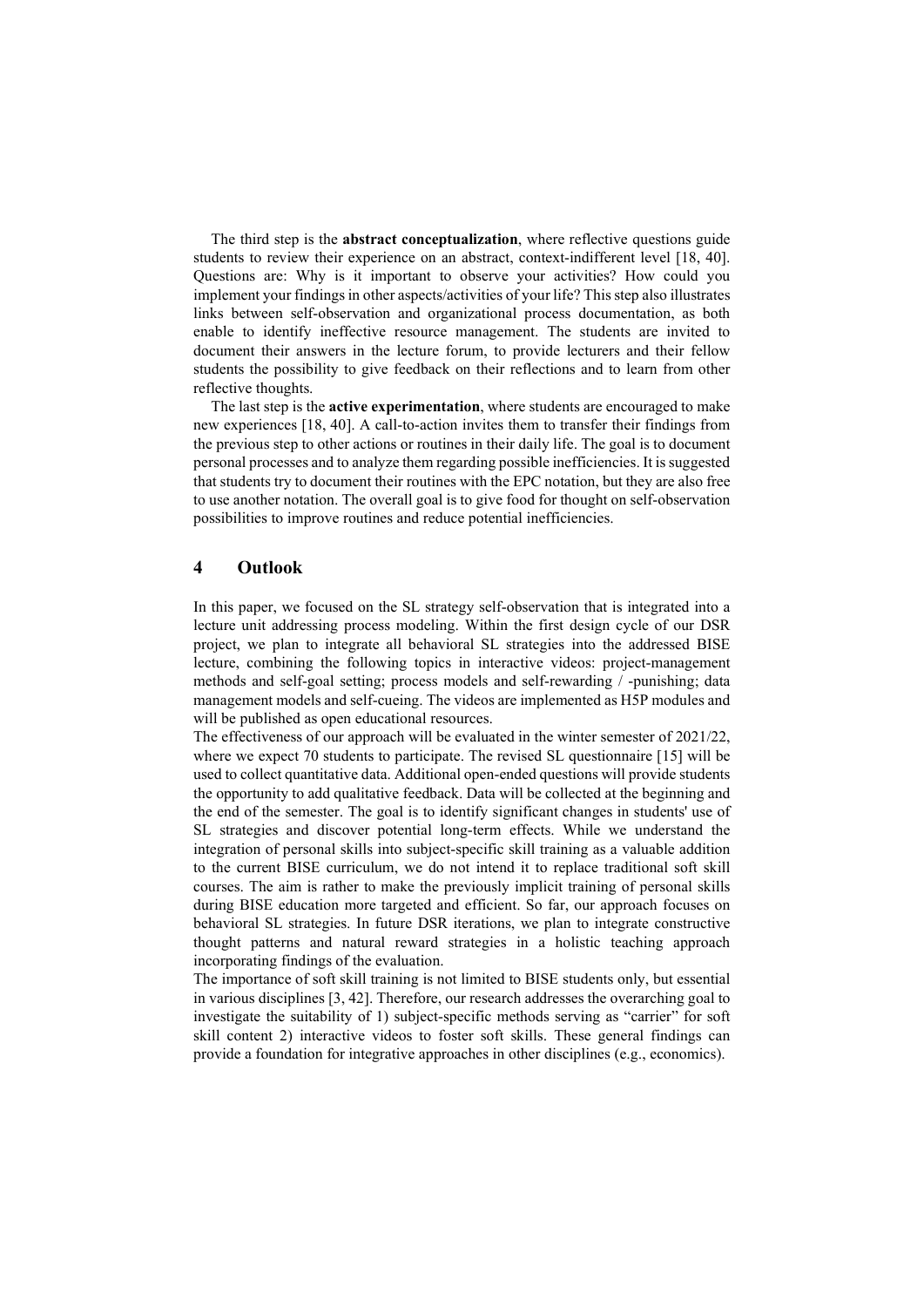#### References

- 1. Torres, M., Flores, N., Torres, R.: Fostering Soft and Hard Skills for Innovation Among Informatics Engineering Students: An Emancipatory Approach. Journal of Innovation Management, vol. 8, 20–38 (2020)
- 2. Majid, S., Eapen, C.M., Aung, E.M., Oo, K.T.: The Importance of Soft Skills for Employability and Career Development: Students and Employers' Perspectives. Journal of Soft Skills, vol. 13, 7–39 (2019)
- 3. Grudzdev, M.V., Kuznetsova, I.V., Tarkhanova, I.Y., Kazakova, E.I.: University Graduates' Soft Skills: The Employers' Opinion. European Journal of Contemporary Education, vol. 7, 690–698 (2018)
- 4. Idrus, H.: Developing Well-rounded Graduates through Integration of Soft Skills in the Teaching of Engineering Courses. In: IEEE Frontiers in Education Conference Proceedings, pp. 1–9. IEEE Press, Madrid (2014)
- 5. Jung, R., Lehrer, C.: Guidelines for Education in Business and Information Systems Engineering at Tertiary Institutions. Business & Information Systems Engineering, vol. 59, 189–203 (2017)
- 6. Sampl, J., Maran, T., Furtner, M.R.: A Randomized Controlled Pilot Intervention Study of a Mindfulness-Based Self-Leadership Training on Stress and Performance. Mindfulness, vol. 8, 1393–1407 (2017)
- 7. Majid, S., Liming, Z., Tong, S., Raihana, S.: Importance of Soft Skills for Education and Career Success. International Journal for Cross-Disciplinary Subjects in Education, vol. 2, 1037–1042 (2012)
- 8. Goh, T.-T., Seet, B.-C., Chen, N.-S.: The Impact of Persuasive SMS on Students' Self-regulated Learning. British Journal of Educational Technology, vol. 43, 624– 640 (2012)
- 9. Idrus, H., Abdullah, N.: Challenges in the Integration of Soft Skills in Teaching Technical Courses: Lecturers' Perspectives. Asian Journal of University Education, vol. 5, 67–81 (2009)
- 10. Mitchell, A., Bexyon, R.: Adding Intercultural Communication to an IS Curriculum. Journal of Information Systems Education, vol. 29, 1–10 (2018)
- 11. Osmani, M., Weerakkody, V., Hindi, N., Kapoor, K., Al-Esmail, R., Eldabi, T.: Skills and Attributes of IT Graduates. Evidence from Employer's Perspective. In: 22nd Americas Conference on Information Systems, pp. 1–9. Digento, San Diego (2016)
- 12. Liu, X., Murphy, D.: Constructing a Connected Programm in IT/IS. A Non-R1 University Case. In: 21st Annual Conference of the Southern Association for Information Systems, vol. 22, pp. 1–6. Digento, Georgia (2018)
- 13. Beard, D., Schweiger, D., Surendran, K.: Integrating Soft Skills Assessment through University, College, and Programmatic Efforts at an AACSB Accredited Institution. Journal of Information Systems Education, vol. 19, 229–240 (2008)
- 14. Goldsby, M.G., Goldsby, E.A., Neck, C.B., Neck, C.P., Mathews, R.: Self-Leadership: A Four Decade Review of the Literature and Trainings. Administrative Sciences, vol. 11, 1–21 (2021)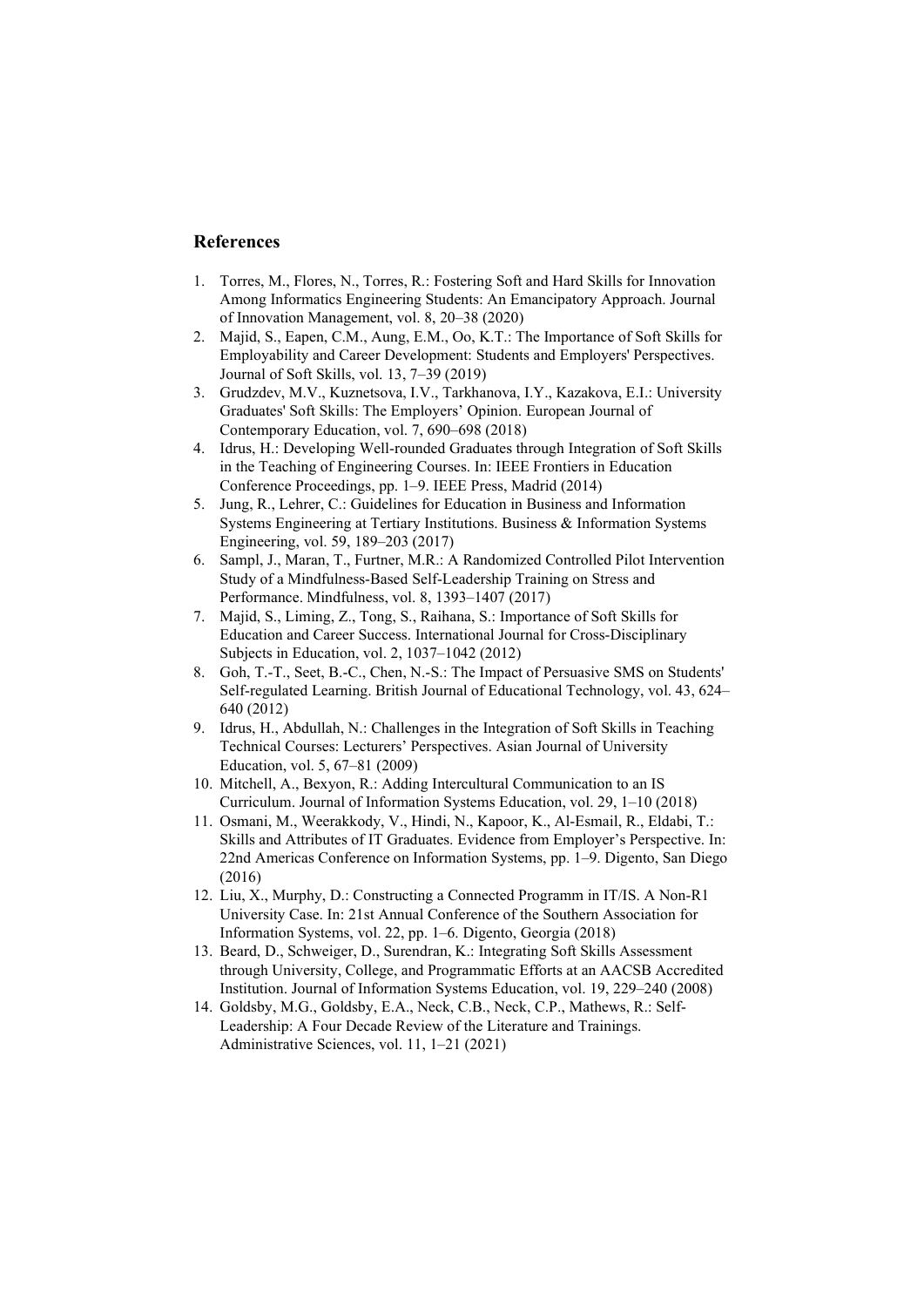- 15. Houghton, J.D., Neck, C.P.: The Revised Self‐leadership Questionnaire. Journal of Managerial Psychology, vol. 17, 672–691 (2002)
- 16. Vaz de Carvalho, C., Durao, R., Llamas-Nistal, M., Caeiro Rodriguez, M., Heidmann, O., Tsalapatas, H.: Development of Professional Competences in Higher Education through Active Learning. In: 14th Iberian Conference on Information Systems and Technologies, pp. 1–6. IEEE Press, Coimbra (2019)
- 17. Cleveland, S.: On-the-job Informal Learning Practices for IS Students. In: 16th Annual Conference of the Southern Association for Information Systems, pp. 16– 21. Digento, Savannah (2013)
- 18. Kolb, D.A.: Experiential Learning. Experience as the Source of Learning and Development. Englewood Cliffs, New Jersy (1984)
- 19. Hevner, A.R.: A Three Cycle View of Design Science Research. Scandinavian journal of information systems, vol. 19, 87–92 (2007)
- 20. Ko, R.K., Lee, S.S., Wah Lee, E.: Business Process Management (BPM) Standards: A Survey. Business Process Management Journal, vol. 15, 744–791 (2009)
- 21. Tartibu, L., Steenkamp, R.: An Assessment of the Students' Attitudes toward Engineering Design and Build Projects. In: IFEES World Engineering Education Forum - Global Engineering Deans Council, pp. 1–5. IEEE Press, Cape Town (2020)
- 22. vom Brocke, J., Simons, A., Riemer, K., Niehaves, B., Plattfaut, R., Cleven, A.: Standing on the Shoulders of Giants: Challenges and Recommendations of Literature Search in Information Systems Research. Communications of the Association for Information Systems, vol. 37, 205–224 (2015)
- 23. Schipper, M., van der Stappen, E.: Motivation and Attitude of Computer Engineering Students toward Soft Skills. In: IEEE Global Engineering Education Conference, pp. 217–222. IEEE Press, Tenerife (2018)
- 24. Idrus, H.: Important Soft Skills to be Integrated in the Teaching of Technical Courses: Views of Lecturers versus Students. In: 7th World Engineering Education Forum, pp. 585–588. IEEE Press, Kuala Lumpur (2017)
- 25. Chow, C., Wong, K.: Alignment of Programme Outcomes with Subject Outcomes: A Case of Personal Skills Development in Higher Education. In: 57th International Council for Small Business, pp. 1–11. Routledge, Taylor & Francis Group, Wellington (2012)
- 26. Adams, J.: e-Powering Tomorrow's Leaders: Soft Skills Development in Management Education. Journal of Soft Skills, vol. 6, 13–28 (2012)
- 27. Tabatabaei, M., Cuellar, M., Williams, J.: Importance Skills in Project Management. In: 26th Americas Conference on Information Systems, p. 1. Digento, Salt Lake City (2020)
- 28. Anca, C.-D., Alexandra, C.M., Adrian, S.: Teaching Z Generation Engineers. Using Entrepreneurship Education to Develop Soft Skills and Match Employers' Expectations. In: International Conference and Exposition on Electrical And Power Engineering (EPE), pp. 180–184. IEEE Press, Iasi (2020)
- 29. Herbert, N., Herbert, D.: Five Principles to Integrate Professional Skill Development within a Curriculum to Ensure Industry-Ready Graduates. In: 31st